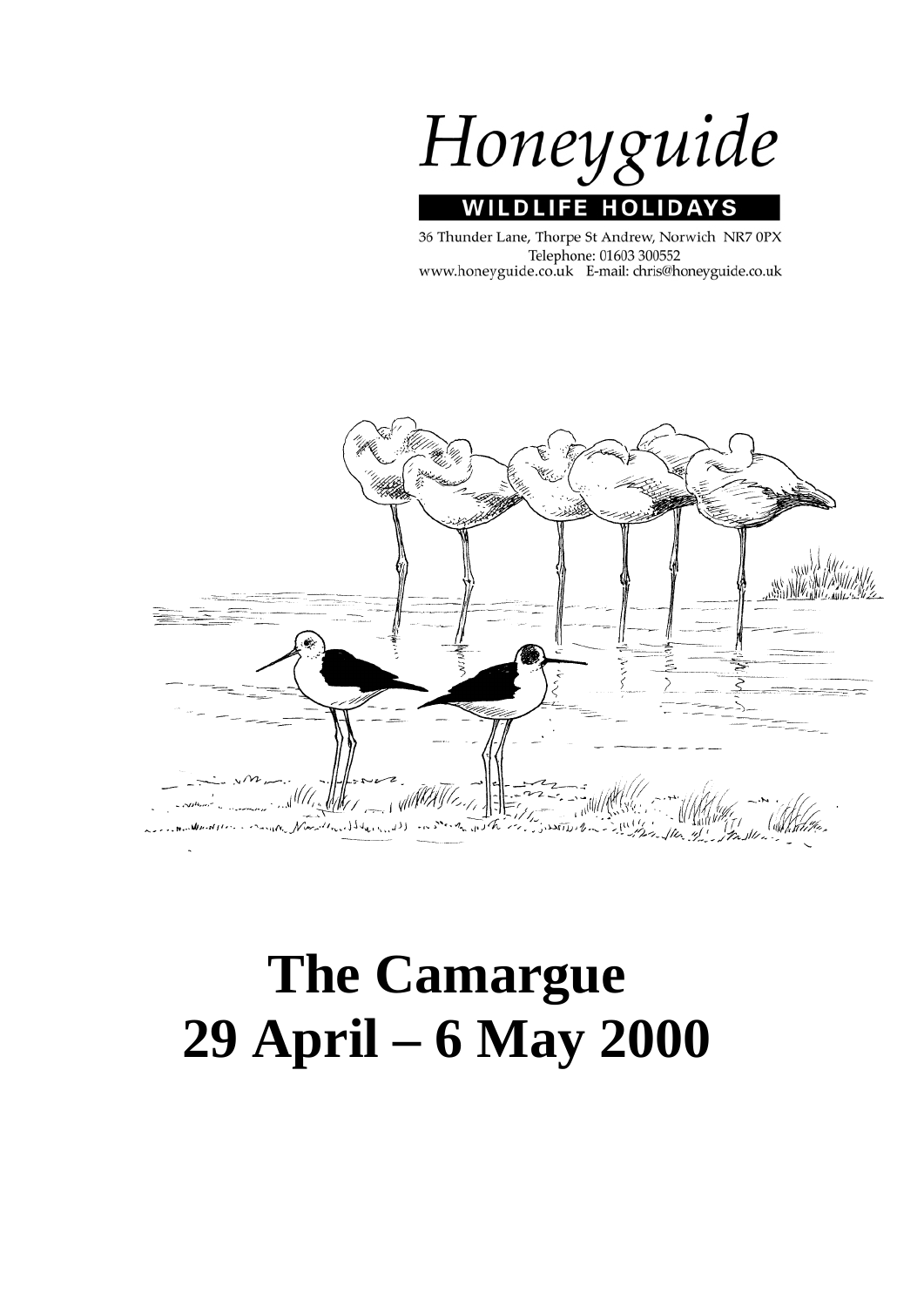#### **The Camargue 29 April – 6 May 2000**

The group Angela Turner Ann Suckling

Helen Crowder Malcolm Crowder

Daphne Page

Margaret Biggs

Margaret Houke

Jay Turner

Kate Groom Barbara Gascoigne

Norman Willis Maureen Willis

Winifred Smith Rosamund (Mundi) Smith

Leaders Russell Leavett Harwich Chris Durdin Norwich

*Daily log by Chris Durdin. Bird checklist by Russell Leavett. Illustrations by Rob Hume. Cover: flamingos and black-winged stilts.* 

This holiday, as for every *Honeyguide* holiday, also puts something into conservation in our host country by way of a contribution to the wildlife that we enjoyed. The conservation contribution this year of £25 per person in the Camargue was supplemented by the group in the Lot, leading to a total of £625 sent to La Ligue pour la Protection des Oiseaux (LPO, the French Bird Protection League). This brings the total given to LPO to £4,700 since 1991, and to various conservation projects in Europe to £20,180. A thank-you letter from LPO is at the end of this report (but not this web version).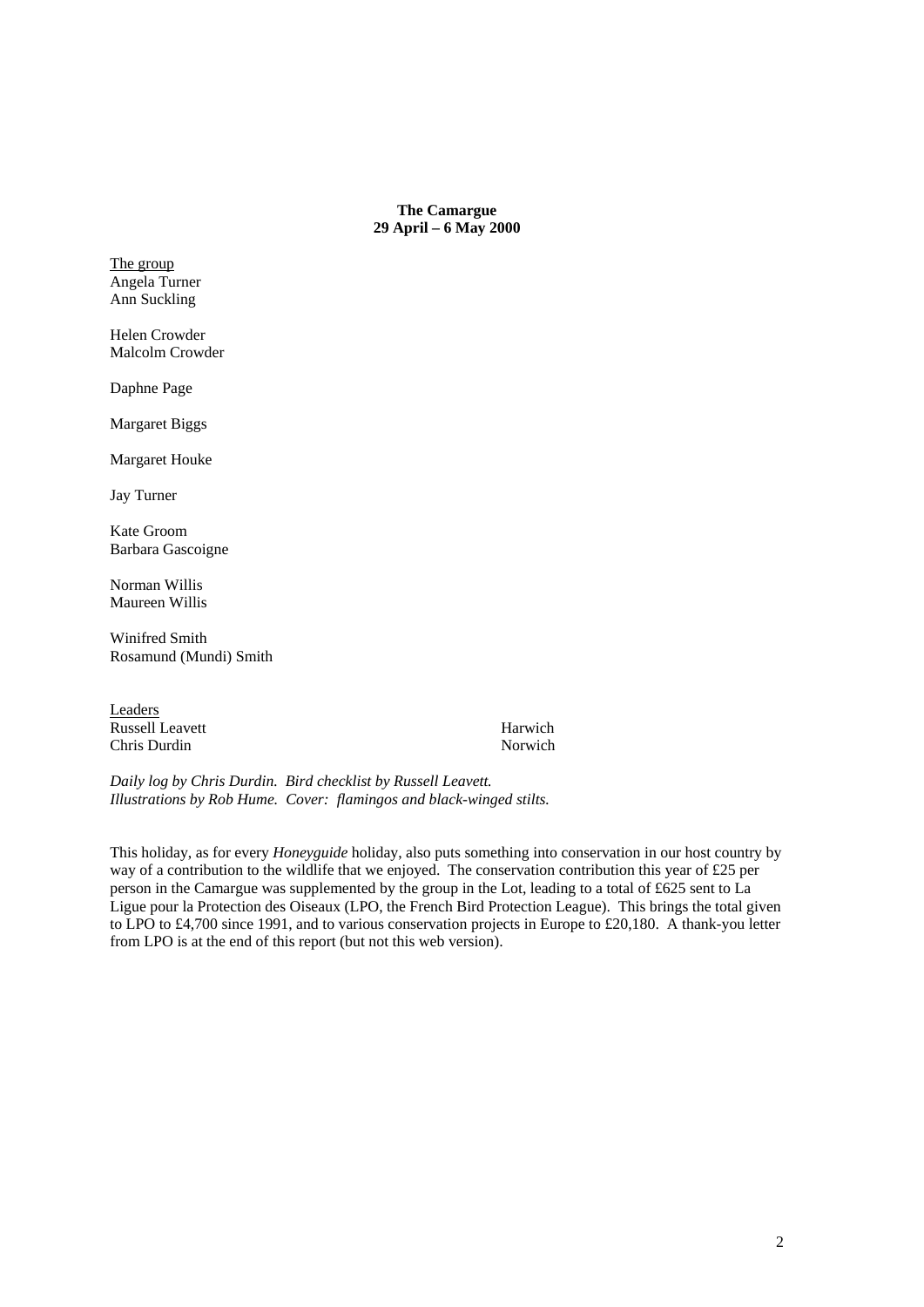#### **THE CAMARGUE 29 April – 6 May 2000**

| <b>Itinerary</b>  |                                                                                                                                                                                                                                                                  |
|-------------------|------------------------------------------------------------------------------------------------------------------------------------------------------------------------------------------------------------------------------------------------------------------|
| Saturday 29 April | Gatwick to Marseille by afternoon flight, proceeded to Hotel des Granges, Arles,<br>via Martigues, Fos-sur-Mer and Crau plain.                                                                                                                                   |
| Sunday 30 April   | Arles to Saliers via Gimeaux, south to Domaine de Méjanes for lunch via Ibaron,<br>west to overlook Étang de Vaccares at Mas de Carrelet. Observation tower by<br>Marais de Basses Méjanes, finally Mas d'Agon and north eastern corner of Étang de<br>Vaccares. |
| Monday 1 May      | La Crau at Aerodrome du Vallon, rubbish dump at Entressen then lunch by Étang<br>d'Entressen. Return to Arles via Raphele. Dusk at Mt. Valence, Les Alpilles.                                                                                                    |
| Tuesday 2 May     | East Camargue to Salin de Giraud salines, Étang du Fangassier with lunch at ruins of<br>Tourvieille. Return to Arles via Mas Cameroun, Petit Badon and Tour du Vallat<br>observation platform.                                                                   |
| Wednesday 3 May   | Les Baux-de-Provence a.m., La Caume, Les Alpilles p.m. after lunch at road<br>end.                                                                                                                                                                               |
| Thursday 4 May    | Edge of Petite Camargue at Parc Ornithologique, south to La Digue la Mer at<br>Saintes Maries-de-la-Mer for lunch, return to Arles via Cacherel and Mas d'Agon.                                                                                                  |
| Friday 5 May      | Morning at Pont du Gard with lunch by Gardon river. Part of group visited La<br>Crau and nearby sites in afternoon, while rest spent time shopping in Arles.                                                                                                     |
| Saturday 6 May    | Arles to Marseille via Raphele, Mas de l'Hoste and Mas Thibert.<br>Afternoon flight to Gatwick.                                                                                                                                                                  |

# **Saturday 29 April** – **Gatwick to The Camargue**

It was a smooth flight into Marseilles. Minibuses were collected and loaded and we were soon away. Russell seemed to have problems with his accelerator but this was soon solved by removing Norman's stick from underneath it. We drove through a classic Mediterranean landscape of rocky scrub and valeriancovered rocks, changing to the stony, sheep-grazed La Crau as we headed north towards Arles. Soon the wetland birds began to appear; herons, a cattle egret flock. There was a nightingale singing as we arrived at the Hotel des Granges where we were greeted by Simone and Marcel the proprietors. Goldfinches and a turtle dove on the nearby telegraph wire were noted plus the local tree sparrows which we saw every day during the week.

We all know that French food is supposed to be good and the Hotel des Granges lived up to the reputation. A choice of slices of duck or omelette for starters was followed by either duck kebabs or salmon. As traditional in France the cheese course followed ending with a choice of desserts. And a little wine, of course.

## **Sunday 30 April** – **The Camargue**

The nights here are never quiet due to the frogs and nightingales but nonetheless most slept in and just a few joined us for a 7am walk. It was cool and misty but in no time a local turtle dove appeared and black kites quartered the local fields as they were to do throughout the week. There is a little lane that runs from the main road to Tarascon on which the hotel is situated, and we strolled down here past milk thistle, dogwood and the patch-forming dwarf elder, the last not yet in flower. Patches of the strange looking birthwort were found; indeed there are two species here, round-leaved birthwort with brown flowers and the taller, green flowered *Aristochia clematitis*. Surprisingly, down the lane there are paddyfields with the rice not yet showing through the water.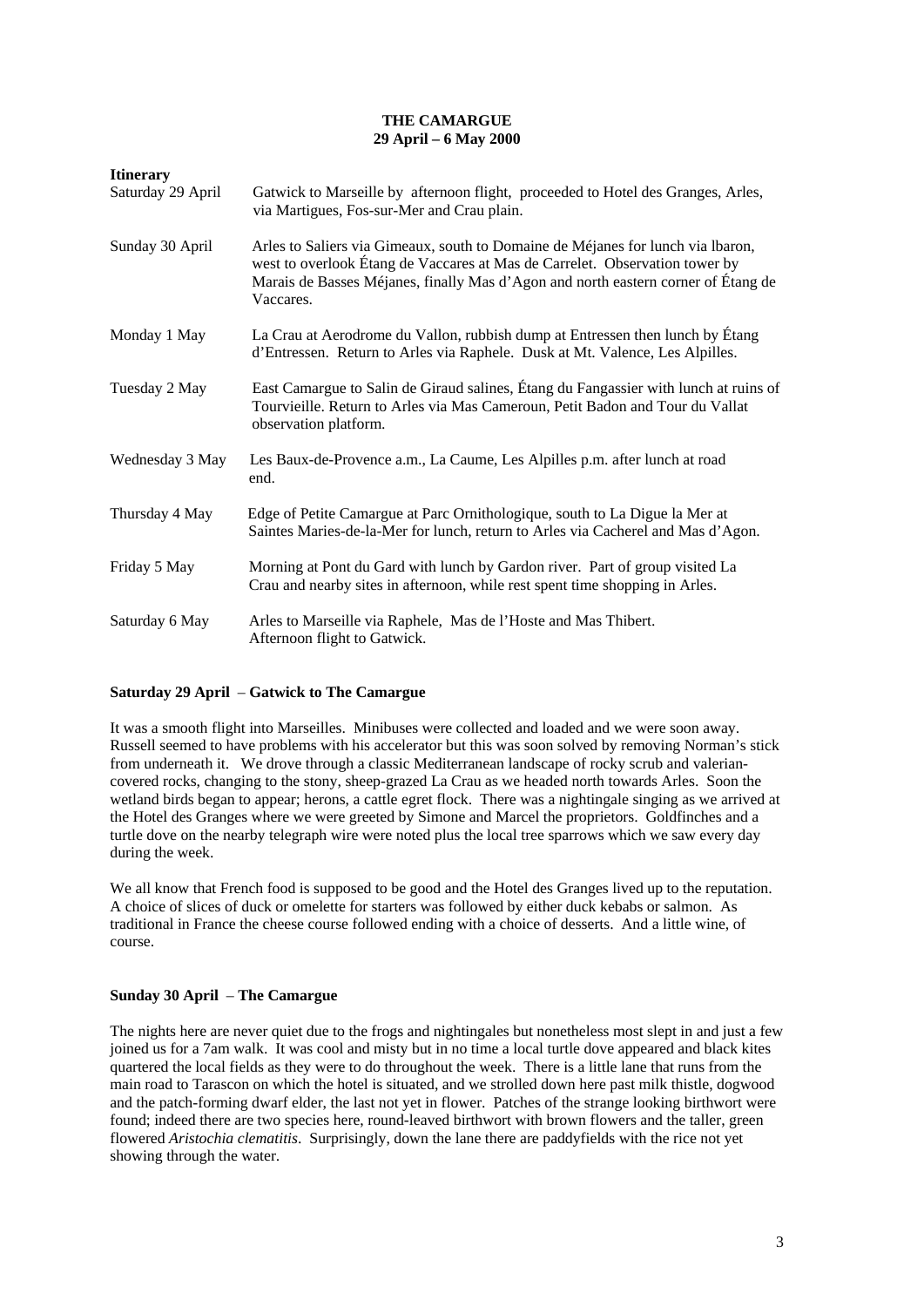And so into the Camargue. First stop was by some rice paddyfields where a specially adapted tractor with cogged wheels was planting rice. A feature of these is that they vary as to how many birds they produce, with the most recently flooded the best as the herons and egrets move in to exploit the invertebrates that are flooded out. On this corner the distinctive brown form of a squacco heron was picked up; it's amazing how pale they look when they fly and then they kind of disappear when they land. Little egrets and cattle egrets were compared and we began to get our ear in for the strange yelping call of Mediterranean gulls. For years 'Med' gulls were scarce in the Camargue, surprising in view of their name, but now they are widespread and increasing. A bright green tree frog was found on a twig by the track. Then came a real surprise, a migrant red-ooted falcon feeding on a ploughed field.

Farther down the road we paused to look over more marshland where distant pratincoles were flying around against the grain silos in the distance. Here as everywhere on the marshes there were blue-headed yellow wagtails and we picked up a wood sandpiper feeding alongside black-winged stilts. Then just along the road from here, a typical Camargue scene was being enacted. Black Camargue bulls were being rounded up by men and at least one woman on white horses. This seemed to be partly for the benefit of the tourists but some of the cattle were being loaded into a cattle truck so perhaps it was 'real'. Pratincoles continued to perform in the other direction, some 40 or so and probably most of the breeding population of the Camargue. Underfoot we noted hairy buttercup with its reflexed sepals (like bulbous buttercup) and reversed clover; our first swallowtail butterfly drifted past.

Stop-start was the order of the day and the next stop was for a short-toed eagle plus two marsh harriers. And just down the road we all saw a night heron – yes, you can see them in daylight, sometimes.

Lunch was at the picnic site at Méjanes where there were many other French families enjoying the day out. Paper wasps were constructing their nests under ridge tiles of the roof giving some welcome shade to the picnic tables; a carpenter bee buzzed around the wooden uprights looking for a bit of soft wood to burrow into. Postcards were bought.

Today's stop number seven was for 75 black-winged stilts. This elegant, long-legged wader was everywhere in the wetlands; just down the road from an observation platform, lapwings got up to join the stilts to mob a marsh harrier. Great reed warbler and male garganey were both seen well. At this point we discovered that two haversacks had disappeared from the back of one minibus; the Camargue's reputation for theft had become a reality for Mundi and Malcolm. Happily nothing too critical was in the bags and the following day's visit to report this to the police was straightforward.

Final stop was at Mas D'Agon for our first great white egret, a pair of red crested pochards and whiskered terns.

## **Monday 1 May** – **La Crau**

This former river bed has created one of the most distinctive habitats of the Camargue area. We pulled off the road, parking by a long hedge of oleaster, and scanned the plain. For such a dry area it was surprisingly colourful, dominated by the thistle-like galactites with a fair sprinkling of hollow-leaved asphodel. Other plants noted included the prostrate rosettes of evax, the blue pimpernel *Anagallis foemina* and blue houndstongue.

But we were looking for the special birds of La Crau and in less than a minute two little bustards, with great patches of white on their wings, were seen over the long fence in the distance. Happily they reappeared several times and we were all able to see their black necks pushing up through the vegetation through a slightly hazy telescope view. Stone-curlews live here too; from the way two were moving round us as we explored the path into the stony plain we guessed they were nesting nearby, so we retreated back to the main hedge side track.

Birdwatching isn't all about glamorous locations so we headed for the rubbish dump at Entressen. The usual route here takes us under a low bridge which we found Russell's minibus could get under, just. My slightly taller minibus couldn't make it but easily we found another route to the quiet road leading to the back of the dump. Both buses screamed to a halt as a struggling yellow-legged gull pitched itself from the road into the adjacent buttercup meadow. With Russell taking the lead assisted by Chris and Mundi, armed with penknife we disentangled or cut away lengths of fishing line wrapped around the bird's wings, body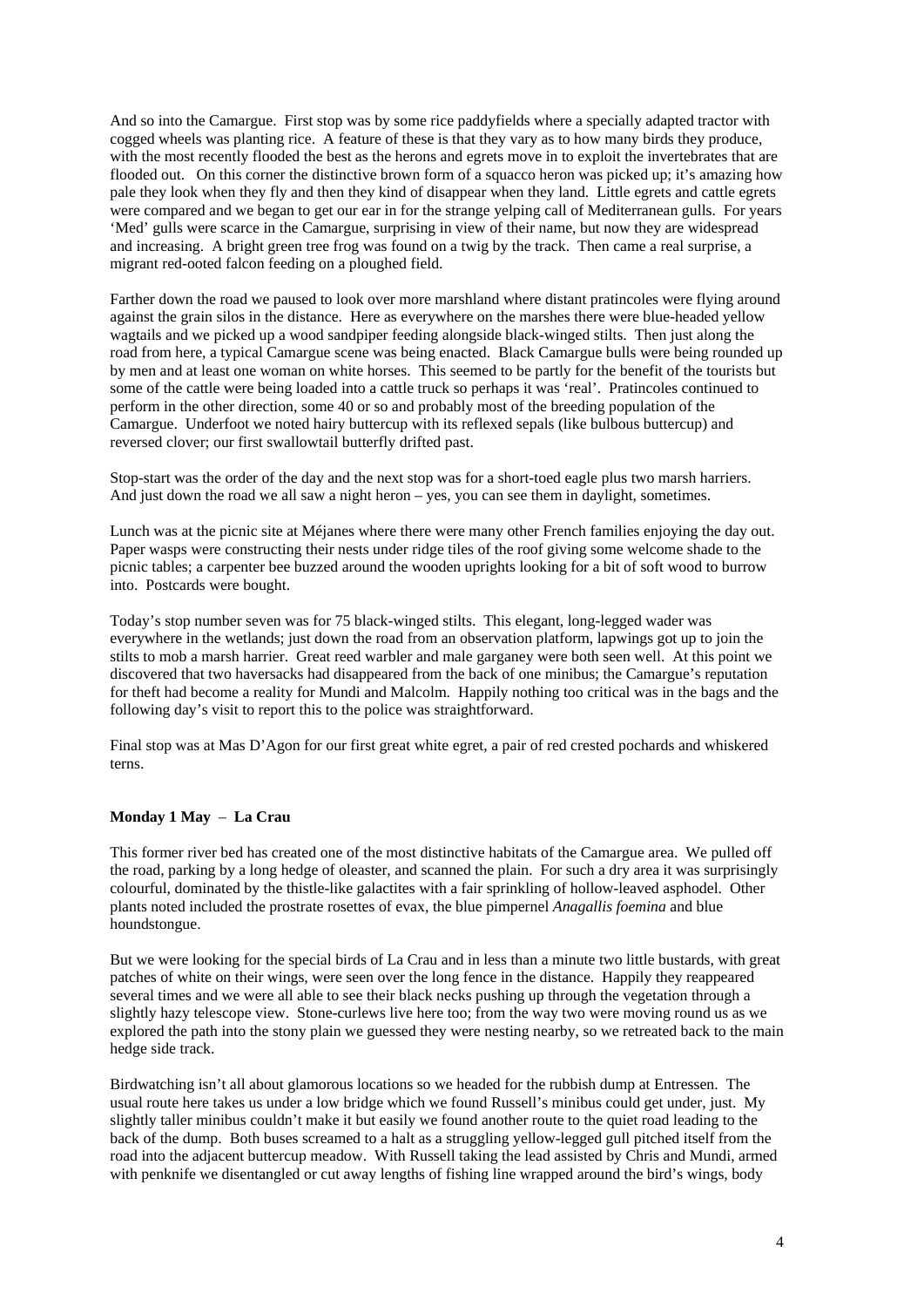and one ankle. Then Russell, with consummate skill, extracted the fishing hook embedded in its beak. There was a great cheer from the group as the gull successfully flew away and disappeared into the hundreds above us around the dump. There was one red kite among scores of black kites and a male stonechat perched and sang from a bush top.

We had lunch away from the rubbish dump by the Étang d'Entressen. We moved from there to the entrance to a riding school as there was a white stork on its typical platform nest. A slight change of plan now took a five of us – the theft victims Malcolm and Mundi, me in case help with French be needed plus Norman and Maureen as moral support – into Arles to report yesterday's theft at the *gendarmerie*. It was a great day to go to Arles as the festival was on so as we wound our way through the crowded streets past the arena in the opposite direction there were scores of local people in traditional costumes, some on foot some on horseback. We first established by trial and error that we needed the *gendarmerie,* not the *Police National*, and that there wasn't an English-speaking *gendarme* present as Simone thought; they were at the festival, no doubt. After sending me back through Arles to get the vehicle's documents, the duty officer had the sense to summon me from the confusion of five Franglais speakers to a back office from where we called in Mundi and Malcolm; the paperwork was efficiently and cheerfully completed.

It was an early supper tonight so we could get swiftly away into a secret site in Les Alpilles north of Arles to see eagle owl. These performed exactly as Russell had commanded, including one bird perched high on the rock silhouetted against the sky showing ear tufts and twice eagle owls flew over the group to a rock on the other side of the small valley. There was the odd comment about having to miss out on the cheese course to arrive here by dusk but I don't think anyone doubted that it was well worth it.

## **Tuesday 2 May** – **East Camargue**

Russell worked in the Camargue many years ago and was able to arrange the company of an old colleague of his today, John Walmsley. John's house seemed an idyllic location; we all peered into his colossal old sheep barn which dwarfed his VW Golf. Just down the road a wood warbler sang which most saw. John is quite an authority on the Camargue and its salt pans in particular and he first took us to a viewing platform over one of the largest areas of *salines* – there are 12,000 hectares in the Camargue. These salt pans produce a declared 1,000,000 tonnes of salt per annum and the real figure is probably 2 or 3 times that amount. There were various stops for various wading birds as we moved through the saltier areas of the Camargue, not least many little stints and scores of black-bellied dunlins in their breeding season plumage. John took us to a sluice where in still water we could make out the brine shrimps that are vital feeding for flamingos, stilts and other birds of the salt pans. Other stops along the way were for bee-eaters and a woodchat shrike from the Mediterranean islands' subspecies *badius.* The road turned into a rough track as we headed into the Étang du Fangassier where the main flamingo colony is located. There is a small information point here and John outlined the life history and conservation efforts for the flamingo. The good news is that the Camargue continues to be a successful population with increasing numbers that are spreading out into other areas of the Mediterranean.

Heading back north we paused at the observation platform at the Tour du Valat reserve where there was a nightingale in full view in the scope and a fan-tailed warbler zipped overhead. John joined us for supper this evening before heading off to the Aegean on the following day.

## **Wednesday 3 May** – **Les Baux and La Caume**

Below the village of Les Baux there is a convenient place to pull off the road and watch over the valley below and to the crags beyond. We very quickly picked up alpine swifts and crag martins here; two shorttoed eagles drifted through and a blue rock thrush sang from a rock. There was a great view of a bright yellow serin singing from some dead twigs out in the open and down the lane a blackcap was also caught in the telescope. We then climbed the steps into Les Baux and dispersed around this beautiful, though touristy, village where we enjoyed a coffee, ice creams, the old church, winding streets and singing black redstarts.

Simone's packed lunches are really something else with salads, French bread, cheese, fruit and other goodies and today's was enjoyed under pine trees a couple of kilometres further on. All round us were the bright blue flowers of aphallantes or blue-grass lily, though even these were later outshone by the intense blue of beautiful flax. We also found an early spider orchid under the pines. During the course of this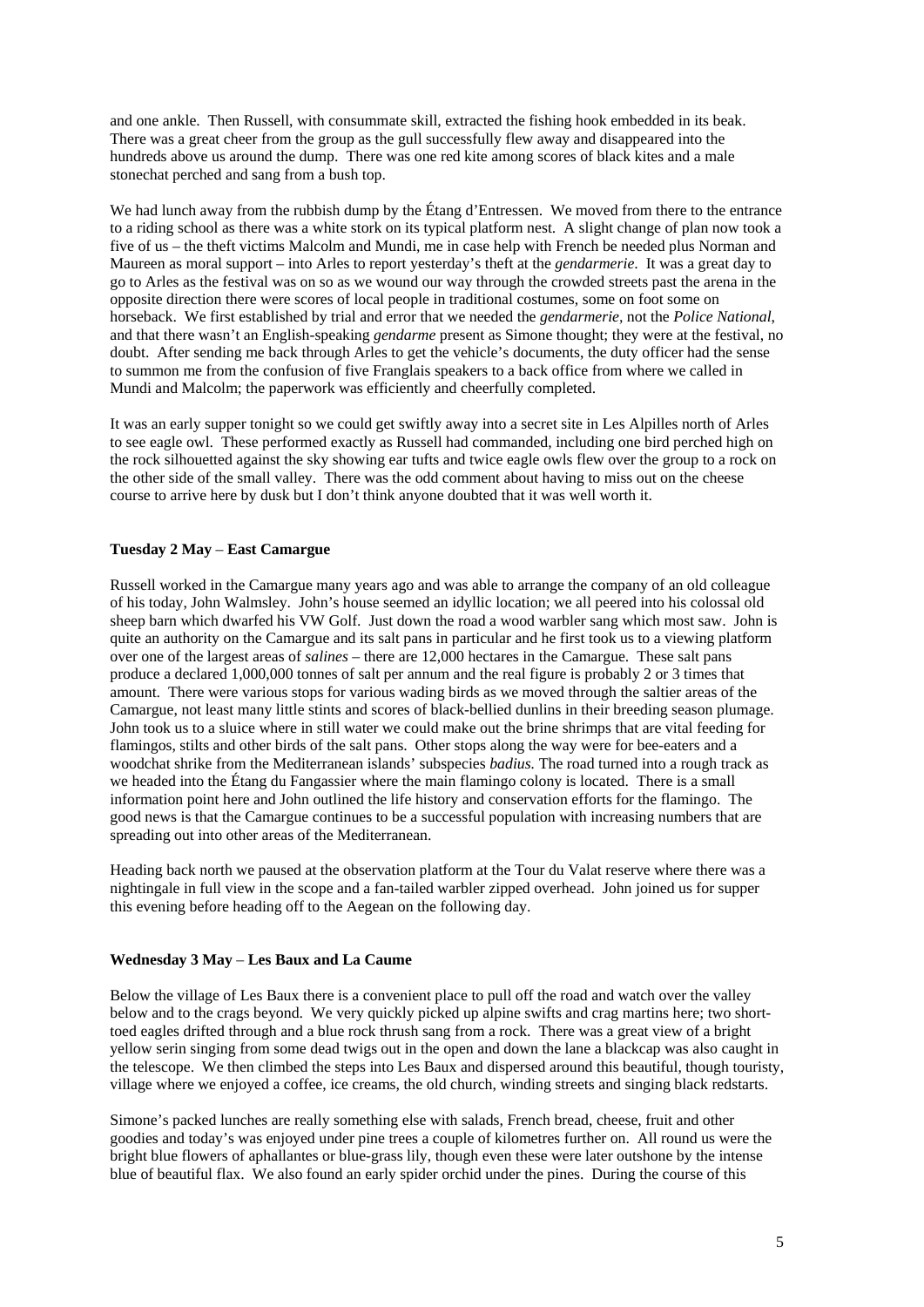extravagant lunch a bus from Ring Ousel Tours arrived; various wildlife notes were exchanged and they set off up the hill to build their bird list. The Honeyguiders left the minibuses, Winifred and Mundi here for the long upward walk towards the radio mast on top of La Caume. It was a good time to be there for the wild flowers with grey-leaved cistus coming into flower, clumps of globularia, *Antirrinum latifolium* and white and hoary rockroses along the way. The group was quite strung out along this road but some saw crested tits and heard firecrests. The group with the butterfly net and book caught a black-eyed blue, saw southern white admiral and everyone saw Moroccan orange tip.

Approaching the summit of La Caume there were many bushes of the white-flowered amelanchier shrub in flower – curiously not in the Mediterranean flower book. Higher still there were asphodels and the last few yellow flowers of *Iris lutescens* but these were just the supporting cast for the star of the show up here: Bonelli's eagle. Russell's reliable spot produced the most stunning view of this scarce bird of prey. Maureen handed out tootsie rolls to celebrate. Then coming back across the low scrub in the late afternoon sun there was this burst of activity from the local Dartford warblers. At least six and probably eight or 10 buzzed around us disputing territory, establishing pair bonds. Then just around the corner the Bonelli's eagle landed and we saw it perched on a crag. Meanwhile, back at the bus, Winifred and Mundi proved that sometimes you do well to let the wildlife come to you as they had enjoyed good views of crested tits.

#### **Thursday 4 May** – **Petite Camargue**

Somehow we hadn't seen a hoopoe all week but we did this morning along with crested larks which had been surprisingly thin on the ground so far. We also stopped at the Camargue information centre where a large green lizard clambered down a tree and disappeared into the grass. From the centre there were two ruffs along with the usual stilts, egrets and flamingos. We then moved through Saintes Maries de la Mer and down to the beach. New birds here were Kentish plovers, oystercatchers, a whimbrel swallowing a crab and a sprinkling of migrants. The most surprising of these was found when Russell went into the tamarisk bushes for a natural break: we are not sure who was the more surprised but he disturbed a nightjar that must have settled there having crossed the Med and it flew round in full view of the group. Then lunch, including strawberries, was enjoyed sitting by the beach.



Russell and I then moved the minibuses a little way down the beach and we walked back towards the approaching group with the migrant birds in the tamarisk being moved in between the pincer movement of the advancing parties. These included redstart, willow warbler and spotted flycatcher.

We drove back through Saintes Maries de la Mer and stopped at some wonderful lagoons that are part of the nature reserve. In one little group there were five whiskered terns, a little tern and a little gull. This lagoon also held several spotted redshanks and gull-billed terns. Further along we eventually found a spectacled warbler seen well in a tamarisk though a female rather than the chestnut-winged male. Purple herons by the reeds were much admired.

The final stop on the way back was for some shopping at one of these places that sell big pots that you could never get in your hand baggage but we bought oil, organic rice, herbs or ice creams. There were a few spots of rain – up to now we had had the most perfect sunny weather.

## **Friday 5 May** – **Pont du Gard**

The Pont du Gard is the most fabulous piece of architecture, a three storey Roman aqueduct over the Gard (or Gardon) river and worth seeing irrespective of any natural history bonuses. From the car park it was a short walk to the stones by the river where we immediately heard the flutey song of golden orioles. Kate has been on several Honeyguide holidays and somehow always misses the golden orioles. They flew over us,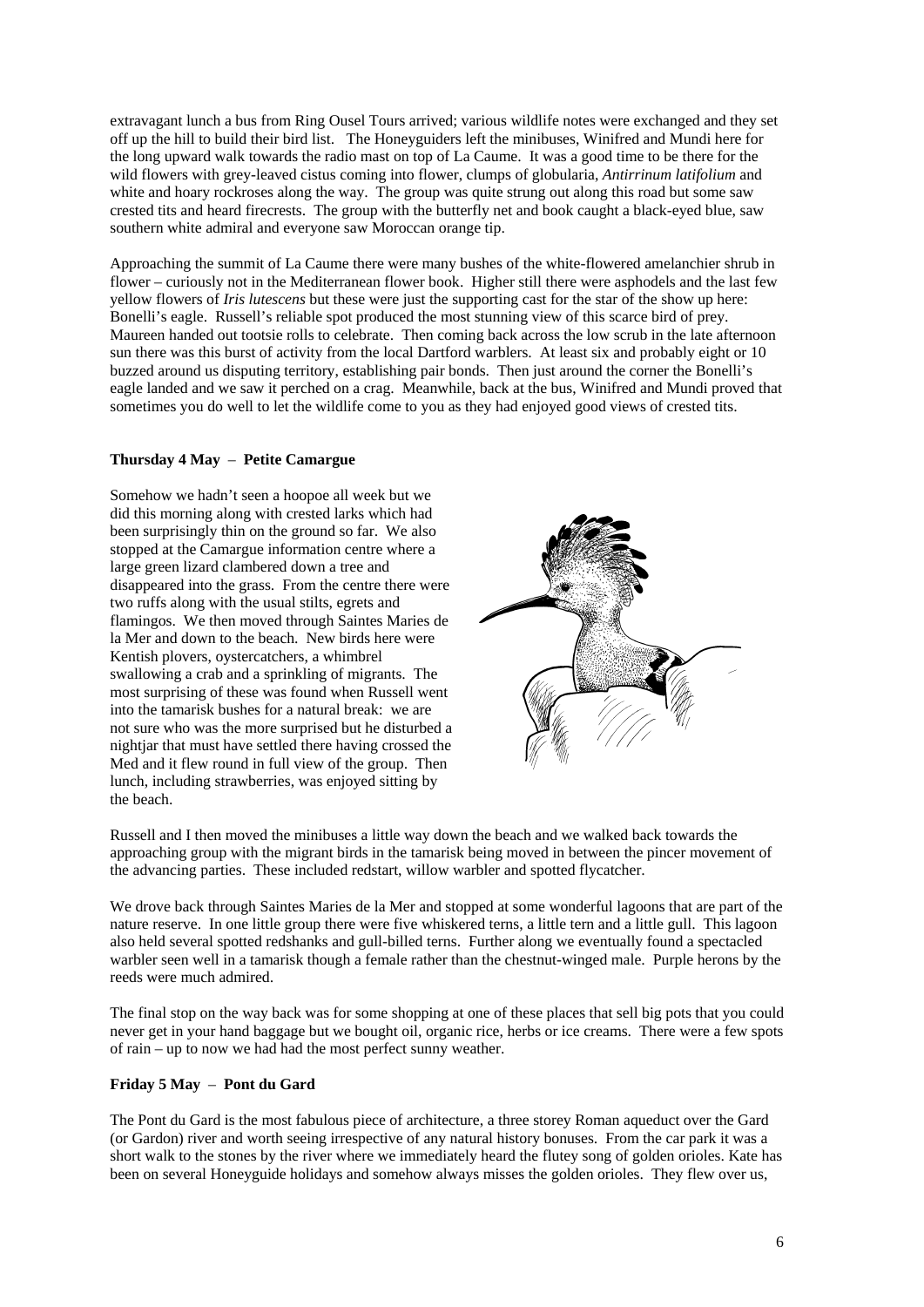perched in the poplars on the other side of the river and everyone, even Kate, saw them well. Also on the river were little ringed plovers doing their butterfly-like display flight plus white wagtails, black redstarts and for some a bird that dashed away and was probably a kingfisher. Margaret Houke found she had lost a spectacle arm so we lined up and walked across the shingle in the style of a police team searching for a murder weapon, but didn't find the arm. Happily that afternoon a kind optician in Arles replaced it free of charge. As we got nearer to the aqueduct itself there were many alpine swifts and crag martins but no sign of the rock sparrows which, perhaps, had moved on due to maintenance work on the arches. Designs of mouflon and a cockerel were picked out on the stonework. Under the trees were Italian arums with their distinctive yellow spadix. In the poplars a thin, high-pitched song alerted us to a short-toed treecreeper which, untypically for a treecreeper, kindly sat on the right side of the trunk so we were all able to see it well in the telescope.

For the afternoon we split into two groups. The Arles contingent, as well as shopping and seeing the sights, found nine black terns on the Rhône. The birdwatchers headed in the direction of La Crau to a bee-eater colony some 40 or so strong.

#### **Saturday 6 May – Marseilles and return**

We were loaded in good time so Norman took the opportunity to read the limericks he had composed in honour of the group. Here they are:

 Russell a leader renowned Was quite inconvenienced when he found A nightjar in daylight Which took quite a long flight But finally flew down to ground

With a Honeyguide leader named Chris Bird sightings you never do miss When you gaze without hope He whips out a scope Says, "OK, it's there, looks like this".

We dropped Jay at the roundabout outside Arles as he was staying on for a few days. There was a little time in hand so yesterday's birdwatchers were kind enough to take the shoppers to see what they missed yesterday. A green woodpecker caused us to stop by a stony field where we then saw two stone-curlews escort a cat away from where, no doubt, their nest was on the ground. We then visited the bee-eater colony, a fine conclusion to any holiday, before heading for Marseilles.

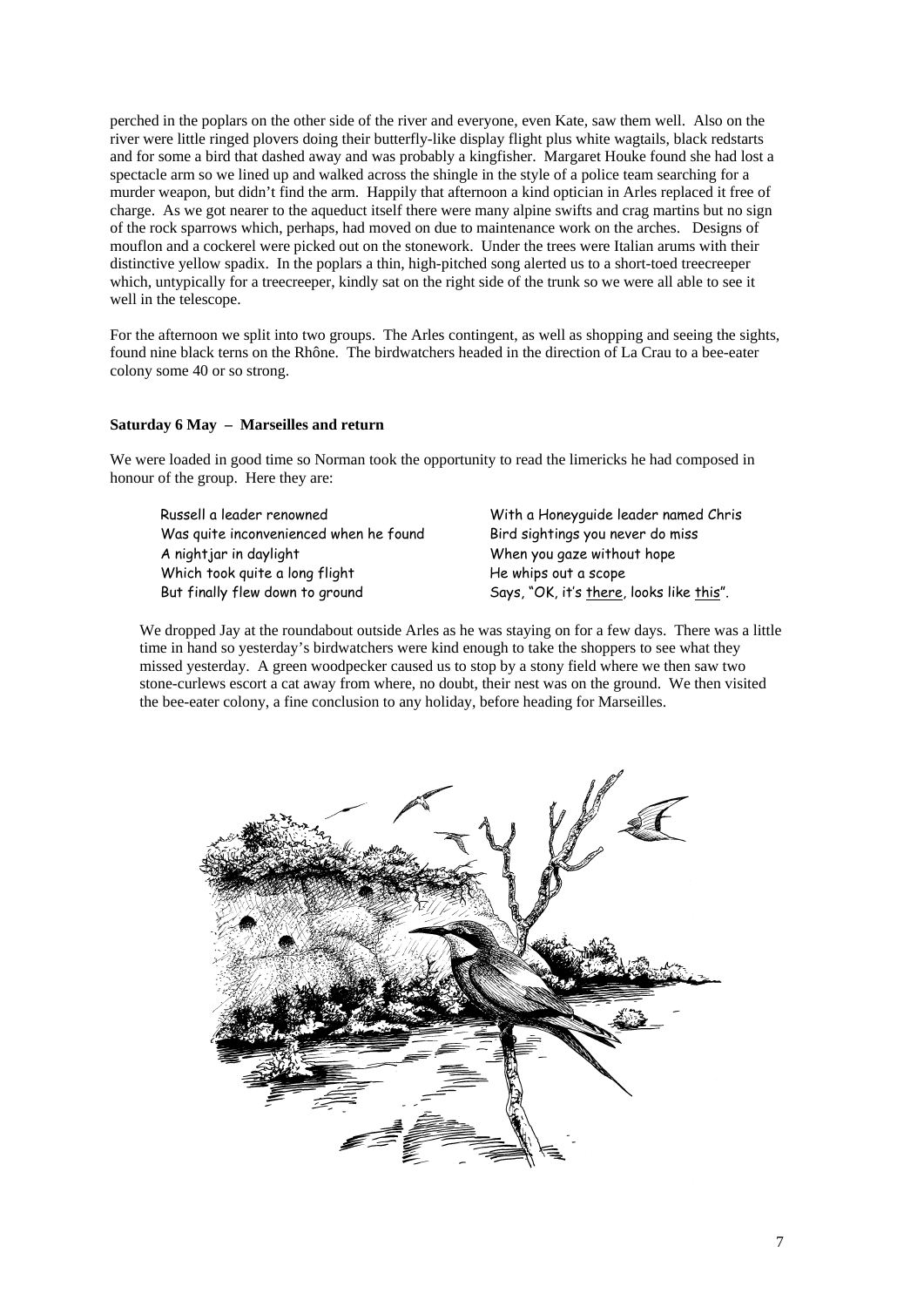# **SYSTEMATIC LIST - BIRDS - CAMARGUE 2000**

| Little grebe        | A single in marshes on the east side of Étang De Vaccares was<br>surprisingly the only record.                                                                                                 |
|---------------------|------------------------------------------------------------------------------------------------------------------------------------------------------------------------------------------------|
| Great crested grebe | A number at both Mas D'Agon and Étang de Entressen.                                                                                                                                            |
| Night heron         | Two at Mas D'Agon and a single close to the hotel. This species is most<br>easily seen at dawn and dusk, when moving from and to feeding marshes.                                              |
| Squacco heron       | Seen well at Mas d'Agon, in its favoured feeding areas of flooded rice fields<br>close to marshes. Maximum six.                                                                                |
| Cattle heron        | Very numerous in flooded rice fields, among cattle and in marshes. It is<br>interesting to reflect that the entire Camargue only held two breeding pairs<br>in 1969 when Russell worked there! |
| Little egret        | Common in many marshes and especially in the salines.                                                                                                                                          |
| Great white egret   | Individuals seen well, especially at Mas d'Agon. The odd pair may now<br>breed. This species is a recent colonist.                                                                             |
| Grey heron          | A common breeding bird in reedbeds, especially those with some scrub.                                                                                                                          |
| Purple heron        | Excellent sightings at a number of sites, especially frequent at Mas d'Agon,<br>where it breeds nearby in some numbers.                                                                        |
| White stork         | A single in flight at Parc Ornithologique and an obliging adult on a nest at<br>Raphele. Only a very few pairs nest in the entire Camargue.                                                    |
| Greater flamingo    | Impressive views of the vast breeding colony at Étang du Fangassier, with<br>many elsewhere.                                                                                                   |
| Mute Swan           | Singles at a few sites only.                                                                                                                                                                   |
| Shelduck            | Frequent in saline places, especially around the edge of Étang de Vaccares.                                                                                                                    |
| Garganey            | A single male seen from the observation tower at Marais de Basses<br>Méjanes.                                                                                                                  |
| Gadwall             | A pair in the eastern Camargue was the only sighting of this always scarce<br>breeding bird. In winter many thousands occur.                                                                   |
| Mallard             | A very numerous duck of rice fields, marshes and water bodies.                                                                                                                                 |
| Red-crested pochard | Several birds seen including some handsome males.                                                                                                                                              |
| Honey buzzard       | Six rather distant birds at Pont du Gard perhaps heralded the start of this<br>bird's migration through the area.                                                                              |
| Black kite          | A very numerous bird of cultivation, around the edges of many marshes and<br>especially at the infamous rubbish dump at Entressen and on La Crau.                                              |
| Red kite            | A single at the rubbish dump at Entressen was the only sighting.                                                                                                                               |
| Short-toed eagle    | Singles on several days with up to three in the Les Baux/La Caume area.                                                                                                                        |
| Marsh harrier       | Common in all marshes and on the edges of cultivation.                                                                                                                                         |
| Sparrowhawk         | A single by the road to La Caume was the only sighting.                                                                                                                                        |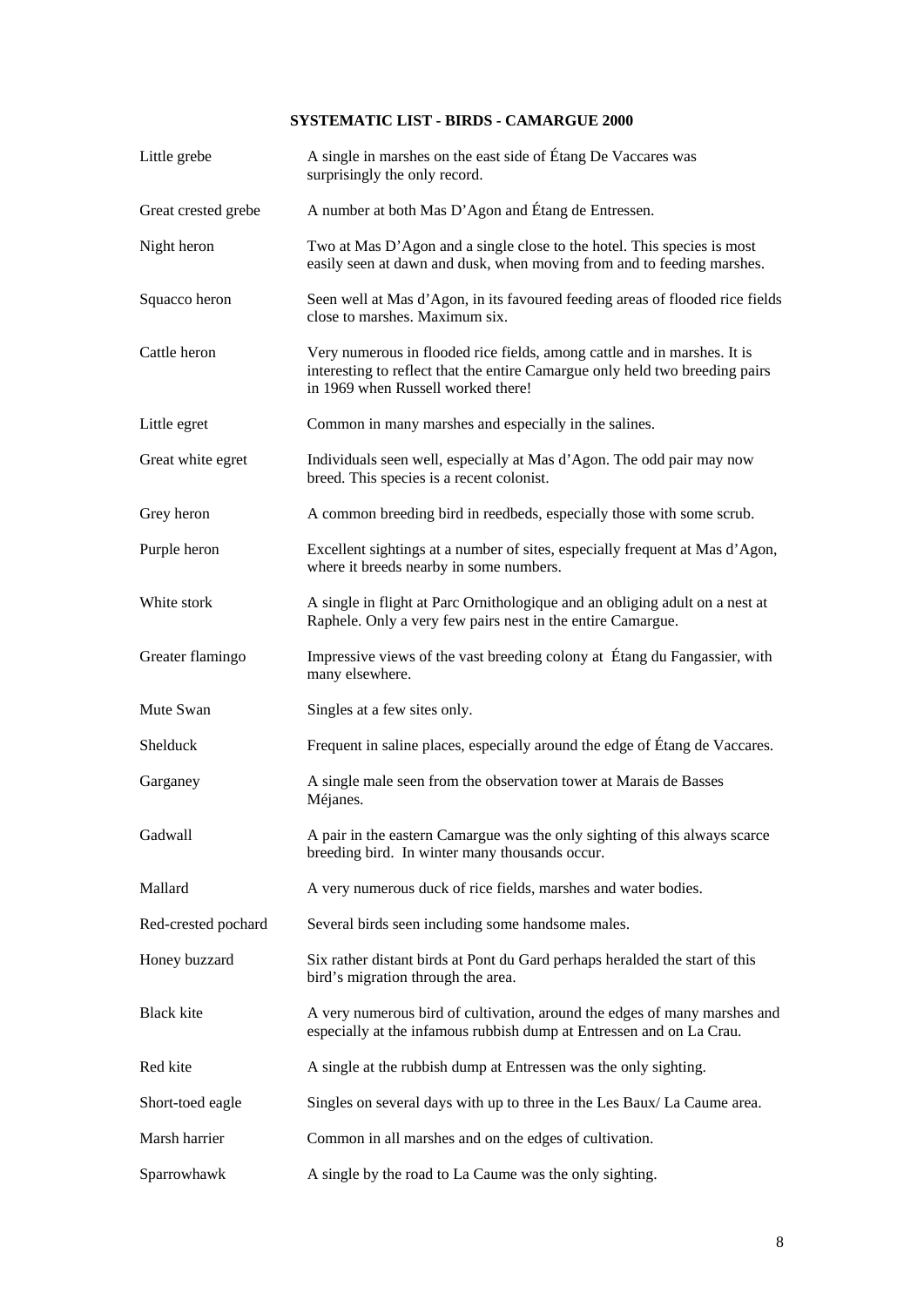| Common buzzard       | A single bird in the eastern Camargue was the only sighting.                                                                                   |
|----------------------|------------------------------------------------------------------------------------------------------------------------------------------------|
| Bonelli's eagle      | A pair at La Caume performed splendidly, including talon grappling and<br>perching in full view on a rock.                                     |
| Common kestrel       | A common bird in most localities.                                                                                                              |
| Red-footed falcon    | A handsome adult male picking insects from the surface of a bare field on<br>the Sunday got the week off to an excellent start.                |
| Hobby                | A single bird soon after the red-footed falcon was the only sighting.                                                                          |
| Red-legged partridge | Three at the Aerodrome du Vallon and a few on the last day were the only<br>sightings.                                                         |
| Pheasant             | A single only - a rather secretive species here and never common.                                                                              |
| Moorhen              | Thinly scattered in most marshes.                                                                                                              |
| Coot                 | Numerous on some of the larger water bodies.                                                                                                   |
| Little bustard       | Seen well on many occasions at the Aerodrome du Vallon with at least ten<br>birds involved.                                                    |
| Oystercatcher        | Up to five birds seen from the Digue la Mer.                                                                                                   |
| Black-winged stilt   | A common bird of shallow marshes, rice fields and coastal lagoons.                                                                             |
| Avocet               | Not uncommon in saline areas, especially on the west side of the Camargue.                                                                     |
| Stone-curlew         | Several at Aerodrome du Vallon and a pair in a field near Mas Thibert.                                                                         |
| Pratincole           | Up to 35 hawking insects over marshes between Gimeaux and Saliers.<br>Probably a major part of the entire breeding population of the Camargue! |
| Little ringed plover | Three on river shingles at Pont du Gard the only sightings.                                                                                    |
| Ringed plover        | A few in coastal lagoons along the edge of the Digue la Mer.                                                                                   |
| Kentish plover       | Not uncommon in saline areas along the southern edge of the delta.                                                                             |
| Grey plover          | Sixty in a saline lagoon close to the Digue la Mer.                                                                                            |
| Lapwing              | Up to three birds seen from the observation tower at Méjanes.                                                                                  |
| Sanderling           | A few in coastal salines at Salin de Giraud.                                                                                                   |
| Little stint         | Frequent in saline areas on both the eastern and western flanks of the<br>Camargue, maximum c100.                                              |
| Temminck's stint     | One or two of this difficult to identify species with little stints.                                                                           |
| Curlew sandpiper     | 20-25 birds seen on two days in coastal lagoons, including some handsome<br>adults in full summer plumage.                                     |
| Dunlin               | Not uncommon in saline areas - best flock c 300.                                                                                               |
| Ruff                 | Three at Parc Ornithologique the only sighting.                                                                                                |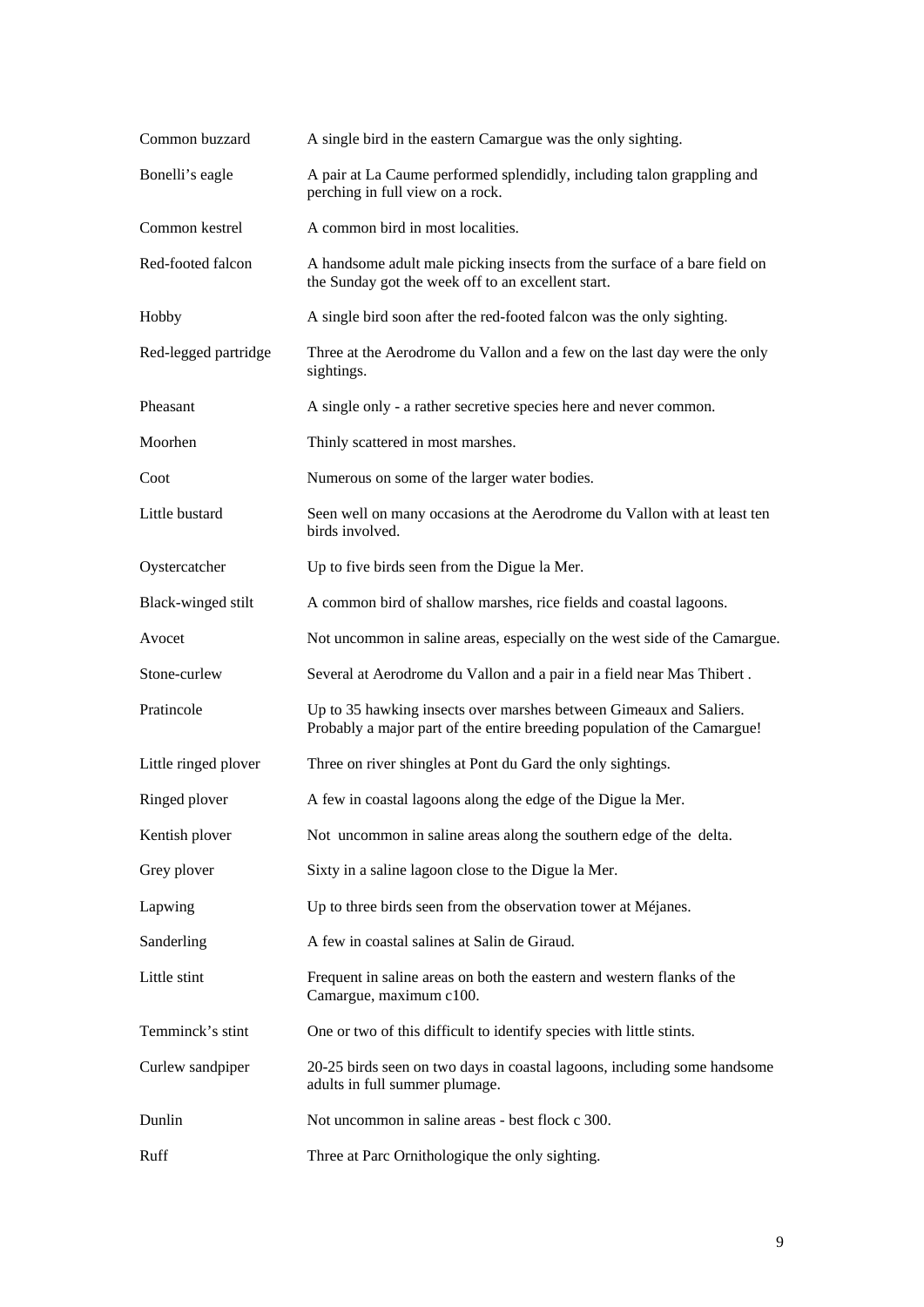| Whimbrel            | A single seen close to the Digue la Mer the only sighting.                                                                                                                |
|---------------------|---------------------------------------------------------------------------------------------------------------------------------------------------------------------------|
| Curlew              | A single in coastal salines the only sighting.                                                                                                                            |
| Redshank            | A few in coastal lagoons near Cacharel.                                                                                                                                   |
| Spotted redshank    | Several in full summer plumage near Cacharel.                                                                                                                             |
| Greenshank          | Occurred in very small numbers in some rice fields.                                                                                                                       |
| Wood sandpiper      | Small groups in shallowly flooded rice fields and some marshes.                                                                                                           |
| Common sandpiper    | A few birds in coastal lagoons.                                                                                                                                           |
| Mediterranean gull  | The distinct calls of this species filled the air at many sites throughout the<br>Camargue - some excellent sightings of adult birds in rice fields.                      |
| Little gull         | A single near Cacharel the only sighting.                                                                                                                                 |
| Black-headed gull   | Common and widespread.                                                                                                                                                    |
| Slender-billed gull | Some superb views of adults complete with a rosy flush to their breasts,<br>both in salines to the east and to the west of the delta.                                     |
| Yellow-legged gull  | An abundant species with exceptional numbers at the rubbish dump at<br>Entressen, where we saw only too well the kind of hazards that feeding<br>among rubbish can bring! |
| Gull-billed tern    | Not uncommon in shallowly flooded rice fields.                                                                                                                            |
| Sandwich tern       | Very much birds of coastal lagoons, never numerous.                                                                                                                       |
| Common tern         | Occasional over marshes and water bodies.                                                                                                                                 |
| Little tern         | Scattered in coastal lagoons, where they will breed.                                                                                                                      |
| Black tern          | Nine flying along the Rhône at Arles the only sighting.                                                                                                                   |
| Whiskered tern      | Occasional in small numbers in flooded rice fields.                                                                                                                       |
| Woodpigeon          | Never common, occasional among cultivation.                                                                                                                               |
| Collared dove       | Frequent by the hotel and around other habitation.                                                                                                                        |
| Turtle dove         | Daily evidence of passage - most often seen sitting on wires.                                                                                                             |
| Cuckoo              | Very scarce, being heard on only one day!                                                                                                                                 |
| Eagle owl           | Voted by many 'the bird of the trip' - excellent views at Mt Valence.<br>At least forty pairs of eagle owls are thought to breed in Les Alpilles.                         |
| Nightjar            | A single 'flushed' by Russell while 'watering the<br>greens' provided all with excellent views at the<br>Digue la Mer!                                                    |
| Swift               | Widespread and common.                                                                                                                                                    |
| Alpine swift        | Frequent at Les Baux, La Caume and Pont du Gard.                                                                                                                          |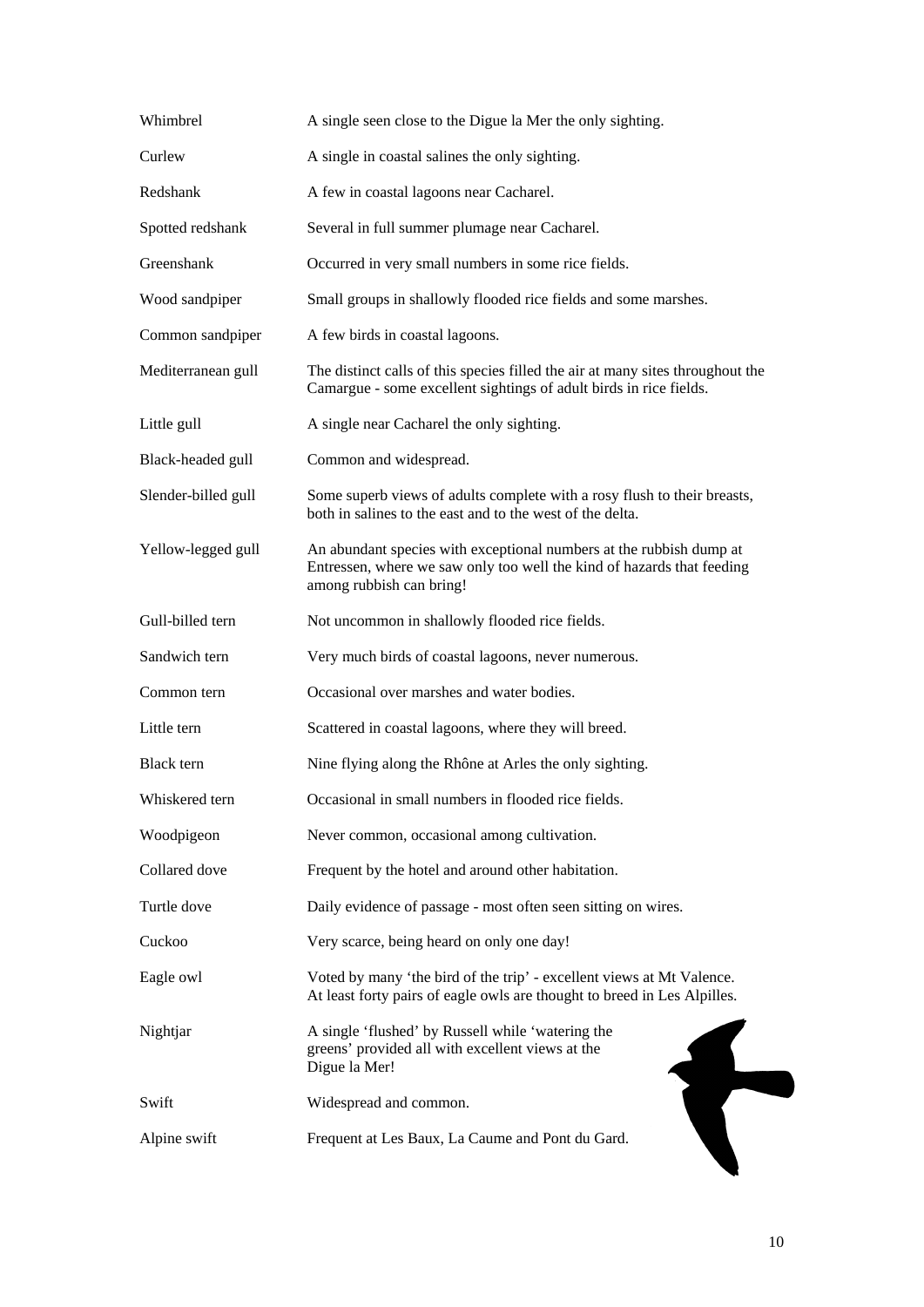| Bee-eater                | Excellent views of a thriving colony of forty or more birds at Mas de<br>l'Hoste and several heard and seen elsewhere.             |
|--------------------------|------------------------------------------------------------------------------------------------------------------------------------|
| Hoopoe                   | Only seen along the edge of the Petite Camargue where often associated<br>with habitation or horses.                               |
| Green woodpecker         | Scattered sightings only, mostly heard.                                                                                            |
| Great spotted woodpecker | A single by Étang de Entressen was the only record.                                                                                |
| <b>Crested lark</b>      | More often heard than seen<br>but scattered throughout the<br>area.                                                                |
| Skylark                  | Never common but in small<br>numbers throughout the area.                                                                          |
| Sand martin              | Frequent over marshes in<br>mixed flocks of hirundines.                                                                            |
| Crag martin              | In small numbers at Les Baux,<br>La Caume and Pont du Gard.                                                                        |
| Swallow                  | Widespread and common.                                                                                                             |
| House martin             | Frequent over marshes etc.                                                                                                         |
| Yellow wagtail           | Several races including the blue- and grey-headed sub-species.<br>Very much birds of wet sansouires and brackish lagoons.          |
| Grey wagtail             | Only seen at Pont du Gard, where a single by the river.                                                                            |
| White wagtail            | A few on river shingles at Pont du Gard.                                                                                           |
| Robin                    | A single at Les Baux only.                                                                                                         |
| Nightingale              | The songster of Camargue ditches, scrub and woodland. Very numerous in<br>places.                                                  |
| <b>Black redstart</b>    | Some at Les Baux, others at Pont du Gard and Arles.                                                                                |
| Redstart                 | A single close to the Digue la Mer was the only sighting.                                                                          |
| Whinchat                 | Several perched on bushes along the eastern edge of the Étang de Vaccares.                                                         |
| Stonechat                | Scattered sightings at a number of sites including La Crau.                                                                        |
| Northern wheatear        | Frequent on banks in the salines, and at La Crau.                                                                                  |
| Blue rock thrush         | At least three birds performed well at Les Baux.                                                                                   |
| Blackbird                | A single at Pont du Gard the only sighting.                                                                                        |
| Cetti's warbler          | The explosive song of this bird will remain with us all for a very long time -<br>a common bird of ditches, marshes and roadsides. |
| Fan-tailed warbler       | The common warbler of rice fields and marsh edges with its distinctive<br>'zitting' call.                                          |
| Reed warbler             | Frequent in larger stands of reed.                                                                                                 |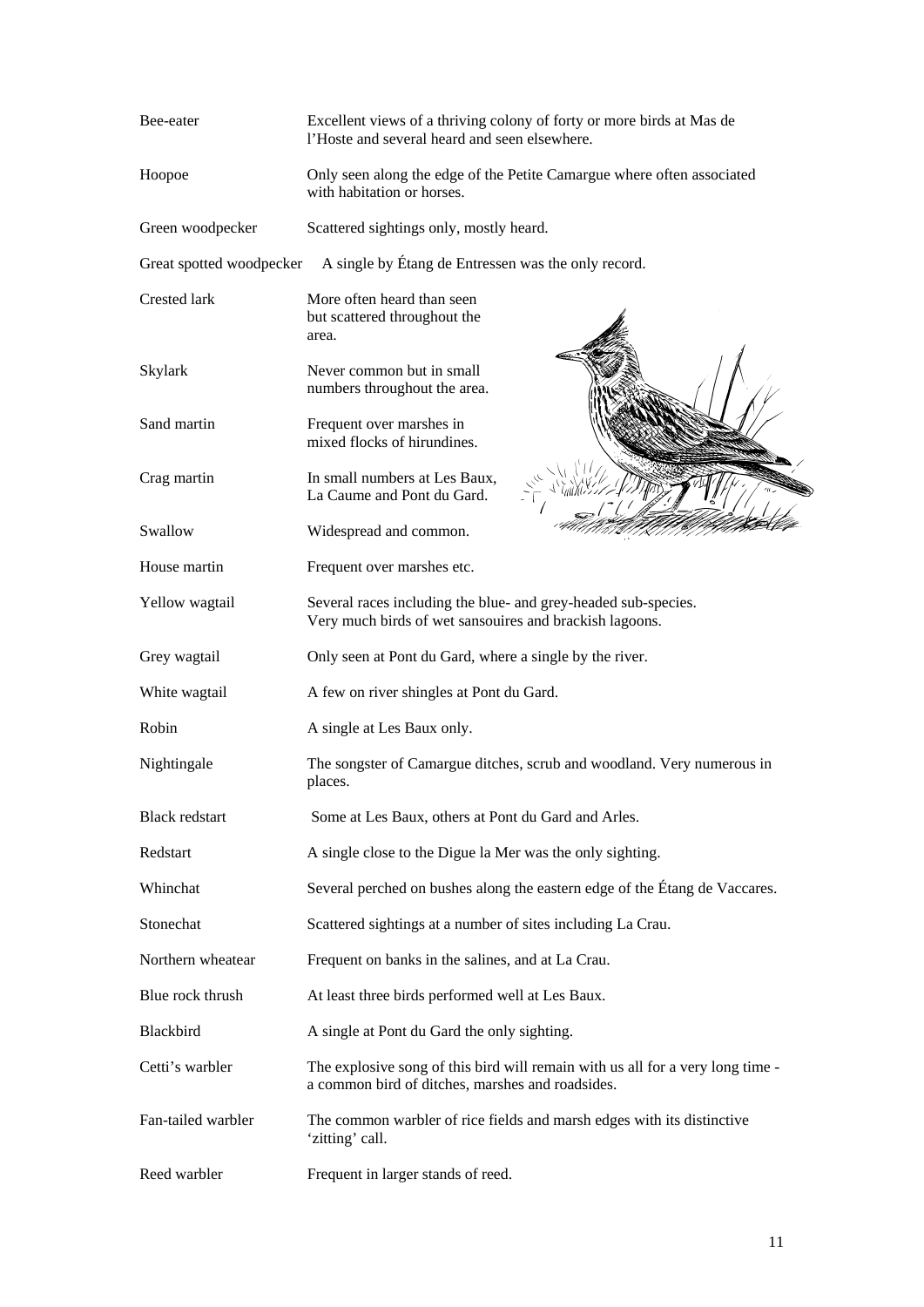| Great reed warbler     | The harsh song of this large warbler was heard from a few reedbeds.         |
|------------------------|-----------------------------------------------------------------------------|
| Dartford warbler       | Frequent in bushes close to the summit of La Caume.                         |
| Spectacled warbler     | A poor sighting of a single bird at Cacharel.                               |
| Subalpine warbler      | A single en route to the summit of La Caume was the only record.            |
| Sardinian warbler      | Scattered individuals, often reluctant to show themselves well.             |
| Blackcap               | Several in song at both Les Baux and Pont du Gard.                          |
| Bonelli's warbler      | A single in song at Pont du Gard.                                           |
| Willow warbler         | Only recorded along the Digue la Mer, where several in Tamarix.             |
| Wood warbler           | Three in roadside bushes at Petit Badon.                                    |
| Firecrest              | Heard between Les Baux and La Caume.                                        |
| Pied flycatcher        | Several in bushes along the eastern edge of Étang de Vacarres.              |
| Spotted flycatcher     | A few in similar situations to the last species.                            |
| Bearded tit            | Heard near Cacharel only.                                                   |
| Crested tit            | Several in pines at the road end to La Caume.                               |
| Blue tit               | A single at Pont du Gard only.                                              |
| Great tit              | Scattered birds close to habitation.                                        |
| Short-toed treecreeper | A single bird at Pont du Gard.                                              |
| Golden oriole          | Excellent views of a number of birds at Pont du Gard, including fine males. |



Woodchat shrike A single bird in bushes by the eastern edge of Étang de Vaccares. John Walmsley considered this to be of the Mediterranean islands race *badius*.

Jay Two at Les Baux were the only sightings.